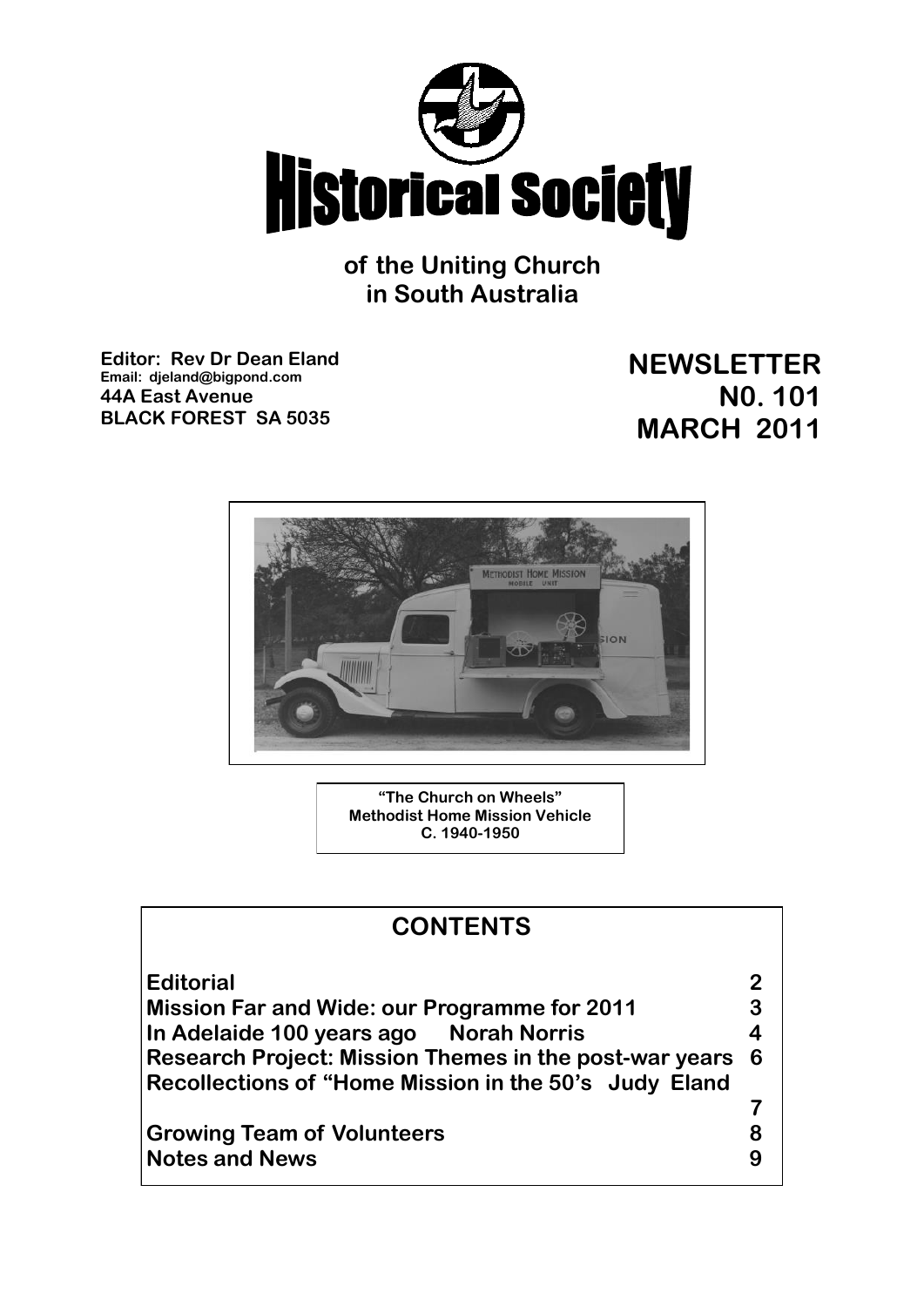## **EDITORIAL**

A friend recently shared with me her story of visiting the family home. Now retired and living in another region of Adelaide she was drawn to return again to the home and the community where she had grown up in the 1950s. The new owners of the home warmly invited her in when she knocked on the door and explained who she was and the reason for her visit.

In this age of mobility, change and instant communication we often think back and wonder about the way our lives were shaped by those places and communities that made us what we are. Many researchers report that Australians today regret the loss of community and a sense of belonging.

Our journeys into the past are sometimes tinged with nostalgia but the trips we take down memory lane are more than that. They are the times when we make discoveries about who we are and explain how we have arrived at where we are today.

The work of the UCA Historical Society is about collecting, documenting and interpreting the experiences of people in history, the congregations and movements of a people of faith who continue to move on to a promised land! But there is more to it than that.

By revisiting the past we gain new perspectives and insights about who we are today, what it means to belong and to be part of community. As with individuals, congregations have personalties and develop particular cultures and these are often expressed in routine practices and repertoires. These performative practices have formed the outlook and character of each community so that, although congregations have common practices, no one congregation is like another!

Ministers and new members in congregations will bring with them new insights and impetus for change but it is important to work with established traditions in developing new perspectives. We need to take the time to look and listen, enter into community life in a receptive way. By acknowledging the past it becomes possible to enhance and work with others in developing new directions based on existing foundations.

The secret of the future is often found in the past, not in its repetition year after year but in new expressions and practices that draw on the insights of the past while responding to the challenges of the present age.

## *(Rev Dr) Dean Eland*

#### PHOTOGRAPHS USED IN THIS ISSUE Front cover. "The Church on Wheels". Original in UC History Centre Collection Page 4. John Flynn. aged 31. Source: "John Flynn. Apostle to the Inland" by John Flynn, aged 31. Source: "John Flynn, Apostle to the Inland" by W. Scott McPheat. Hodder & Stoughton, 1963. Page 5. Smith of Dunesk Mission, 1897. Source: "Robert Mitchell, Pioneer Missioner to the Inland". R.J. Scrimgeour, 1994. Page 7. Personal collection, J. Eland. Page 8. Uniting Church History Centre Collection. Photo: V. Canty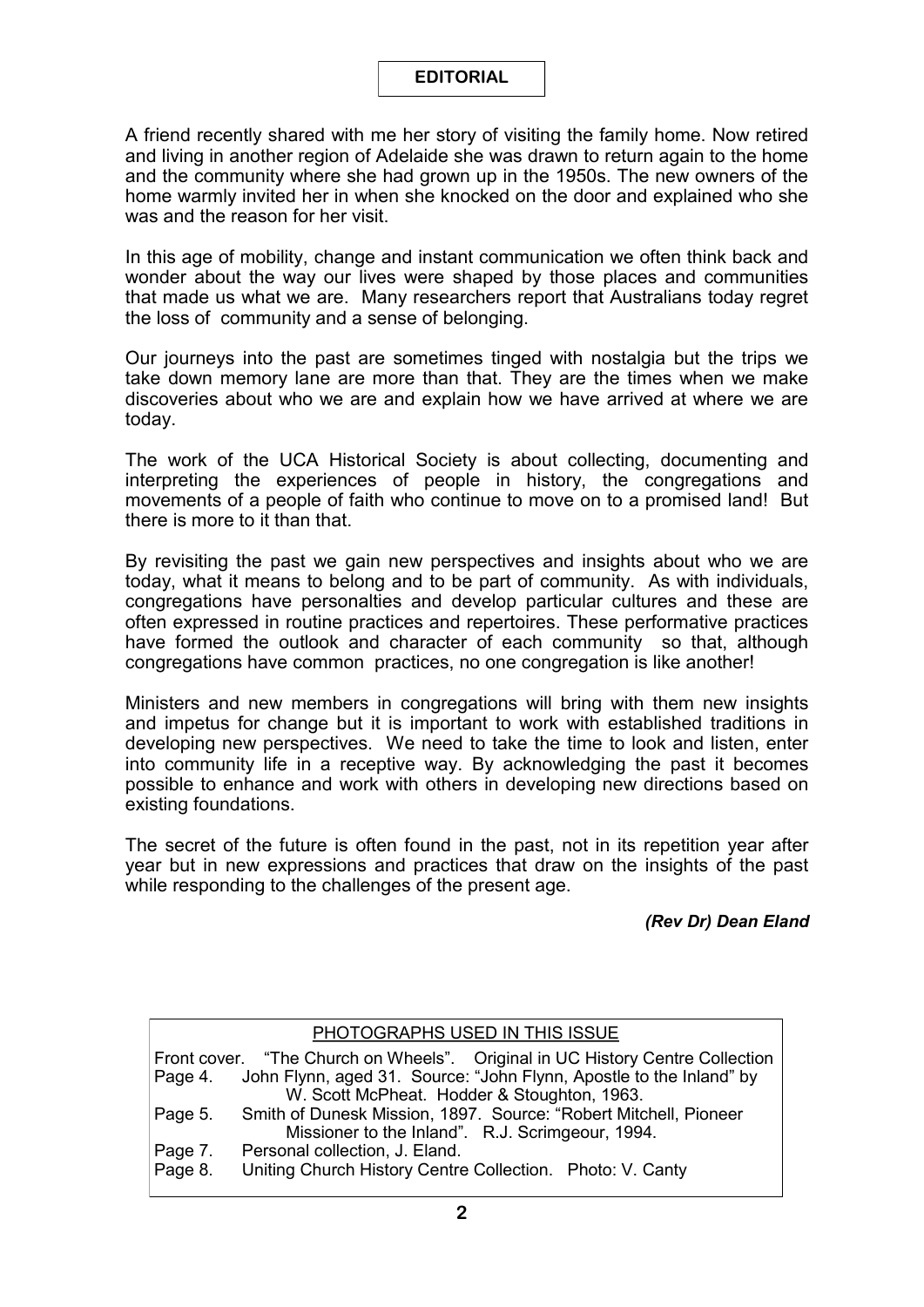# **Mission Far and Wide: Programme Theme for 2011**

In addition to their routine work, friends and volunteers of the UCA Historical Society will be undertaking research on different aspects of South Australian Mission history this year. This research will document the different perspectives and interpretations of the church at mission from the city centre, the growing metropolitan area and the rural and remote areas of the state.

One aspect of the church's mission is the contribution lay people make to community life and the North Terrace walk on March  $27<sup>th</sup>$  will remind us of those South Australians who were both lay members and civic leaders. Their church membership and sense of Christian vocation are often over looked in the short biographies!

Mission history is about movements, crusades, evangelism and commitments to particular causes. This history includes the commitments denominations made to church growth and pioneering mission ventures. Some of these experiences had a geographical expression through overseas, home, city or outback mission church departments. In May we will hear more about the ministry of Rev Dr John Flynn in relation to the Smith of Dunesk Bequest and we look forward to celebrating 100 years of Frontier Services (founded as Australian Inland Mission). At the August 5<sup>th</sup> meeting of the Historical Society of SA Rev Dr Bill Edwards will be guest speaker on the topic, of the Moravian Church at Bethel. ([www.hssa.org.au\)](http://www.hssa.org.au/) 

On July 10th and August 21st Pilgrim Church will be the venue for exploring issues about the witness of city congregations. The relationship between *first* churches and inner urban ministry will also be explored by Dean Eland in a session at the July 6<sup>th</sup> meeting of the SA Chapter of the Australian Association of Mission Studies. This meeting, held at Tabor College at 12.30pm, will focus on fifty years of Australian urban mission experience and its legacy to the church today.

The *home mission* article in this edition, based on the experience of soldier settlement families also illustrates the way churches in South Australian regional centres were the base for ministry which extended to the *remote* corners of the state!

In November we will be reporting on the post Second World War boom years and the impact of home mission policies and practices that were confronted by both population growth and significant change in social attitudes towards the church as an established institution! We have two volunteers working on this project and we would like to hear from readers who may like to share experiences and pass on documentation.

The Society would also like to hear from anyone interested in enrolling in the *How to do oral history* workshop at the State Library of SA. There are two dates for this year, Thursday 30 June and Thursday 10 November from 10am to approx 3pm. The UCA Historical Society collection is growing as churches pass on their records and printed material for safe keeping. While printed records are important, oral histories enhance our appreciation of personal experiences and provide insights into the past. Contact the editor for further information.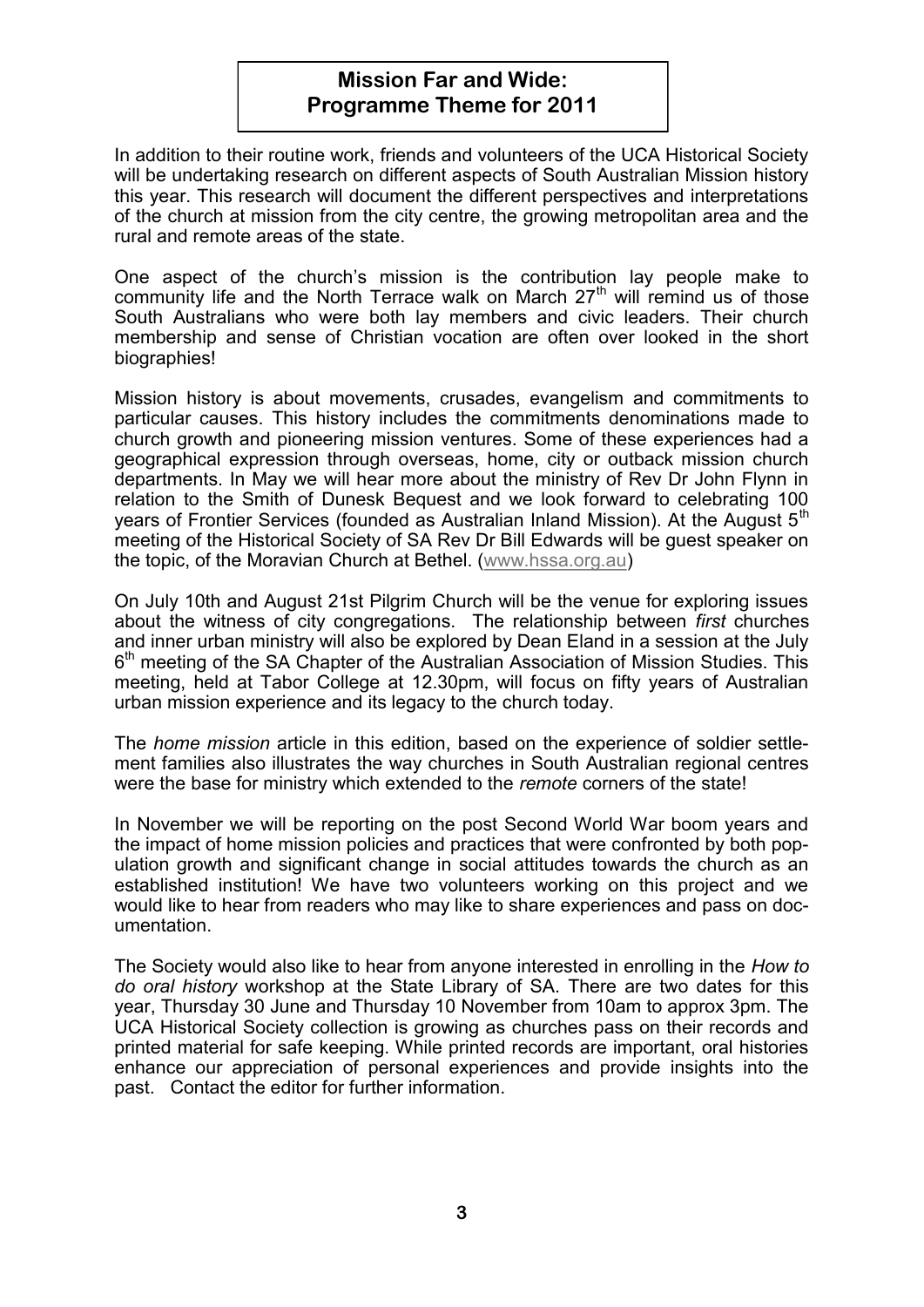#### **IN ADELAIDE 100 YEARS AGO By Norah Norris**

*On Sunday January 23rd this year Scots Church, Adelaide, hosted a service to mark the centenary of the ordination of John Flynn. Guests included current patrol padres, Gregor Henderson chair of the John Flynn Foundation, Gray Birch, former national director of Frontier Services and Rosemary Young current director. Gregor preached on the John 12:32 text used by William Smith the minister who preached on 24th January 1911. Gregor challenged those present to learn from the courage and pioneer spirit of Flynn and to apply the same principles to embrace the challenge facing the church today. The following story prepared and presented by Norah Norris at the service provided a vivid background to the sequence of events 100 years ago. (Ed.)*



Rev. John Flynn (photographed in 1912 aged 31)

On Saturday morning 21st January 1911**,** John Flynn arrived at the Adelaide Railway Station on the train from Melbourne. Waiting to meet him at the station was the Rev Robert Mitchell, who over 15 years earlier had been the first Patrol Minister in the Smith of Dunesk Mission. The Mission was based at Beltana in the north of South Australia, where John Flynn was to begin his ministry. So John Flynn was warmly welcomed and taken to stay at the Mitchell's Manse at Goodwood.

When a Presbyterian candidate for ordination completed his training, the next step was that he was 'Licensed to Preach the Gospel' and placed in an exit appointment. Then, usually several months later, a call would be issued and he would be ordained to the office of holy ministry and inducted into his parish. However, the Smith of Dunesk Mission Committee was anxious that their new appointee should go to Beltana in the Flinders Ranges and begin his ministry there **as an ordained minister** as soon as possible and so they requested the Presbytery of Belalie, which covered all the north of SA, to license and ordain him without delay. Because the mission's work was an outreach of the whole Presbyterian Church of SA, not just of the Presbytery of Belalie, the Presbytery of Adelaide was associated with Belalie for the occasion. Consequently the ministers and elders who made up the presbyteries travelled from scattered northern parishes and from all over the Adelaide region, and at 2.30 in the afternoon of Tuesday 24th January 1911 John Flynn met with them in the church in Flinders Street, Adelaide to undergo his Trials for Licence.

The fathers and brethren interviewed the candidate and received reports on the work that he had submitted to them. New Testament Greek was always a difficulty for John Flynn in College, but the Rev Dr George Davidson, the minister of the Flinders Street church, had read his Greek Critical Exercise and reported that it was worthy to be sustained. The Rev Thomas Shanks of Port Adelaide reported favourably on Flynn's ordination thesis. The Rev Thomas Charlton, Moderator of the Presbytery of Belalie, spoke highly of a sermon he had examined and the Rev Robert Mitchell commended his conduct of worship and preaching. The minutes of this meeting go on to record that "having heard all the reports, opportunity was given to any member to express his opinion. This led to some interesting expression of thoughts." (But we are not told what those interesting thoughts were!) It was noted that there were no objections to John Flynn's life or doctrine. His Confirmation Certificate, the Certificate from the College Committee indicating his satisfactory completion of theological training and a certificate from the Presbytery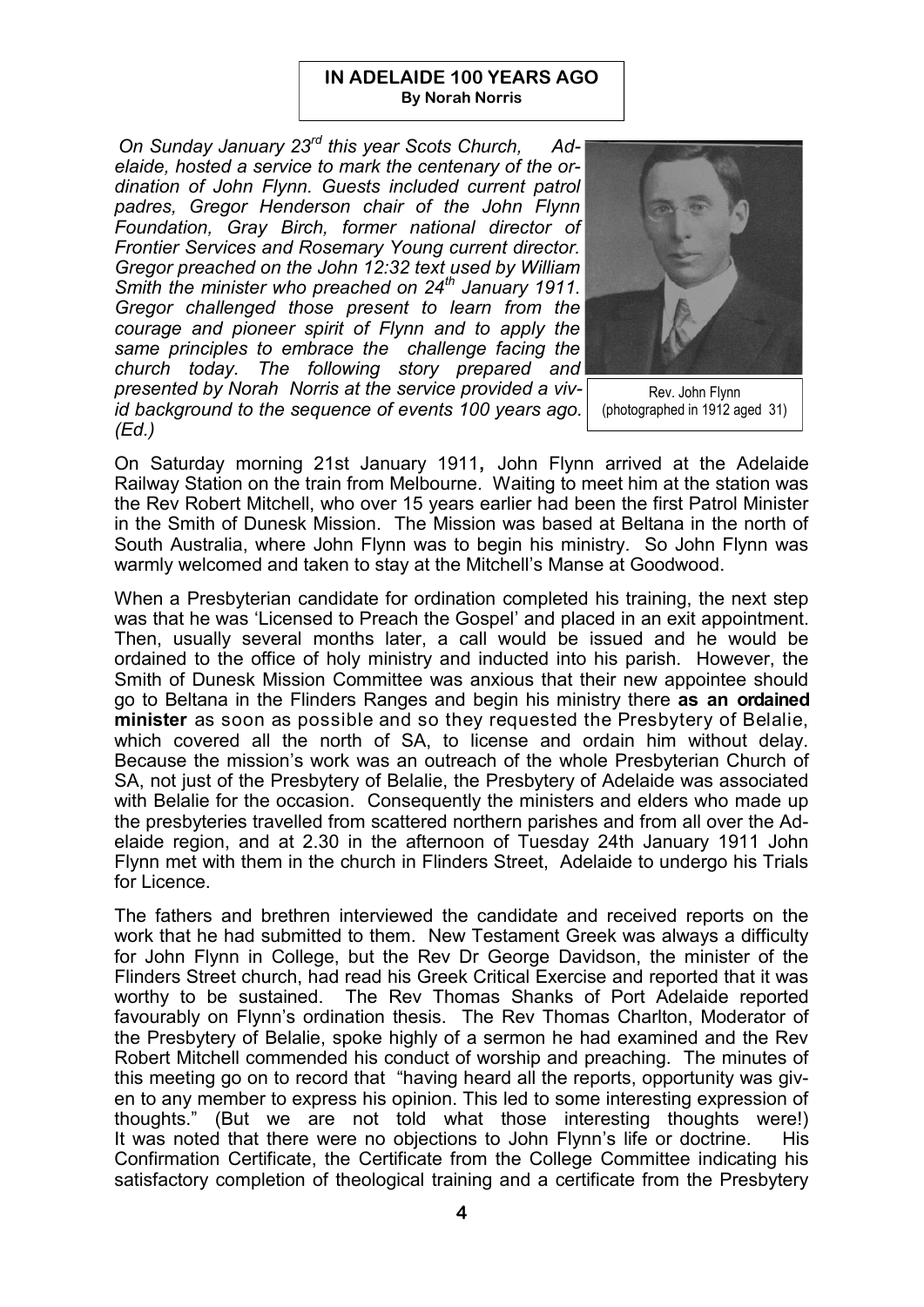of Melbourne North, which had overseen his training, were all found to be in order. It was finally moved that the Trials for Licence be sustained, that they be accepted in lieu of any further trials for ordination and that the presbytery proceed to ordain Mr Flynn.

At 7.3Opm that evening, the ministers and elders of the two presbyteries and a number of church members from the city and suburban Presbyterian churches assembled in the Flinders Street church. The service was conducted by the Rev Thomas Charlton, moderator of the Presbytery of Belalie, with the Rev Dr George Davidson, the Flinders Street minister also taking part. The Flinders Street Church Choir sang.

The preacher was the Rev William Gray, a keen supporter of the Smith of Dunesk Mission, who had been Clerk of the Assembly and at that time was Financial Secretary and General Agent of the Presbyterian Church in South Australia. He was one of the first locally born and trained Presby-terian ministers in SA, and had spent 13



Smith of Dunesk Mission Church 1897.  $(R. Mitchell)$ 

years as a missionary in the New Hebrides as well as having a distinguished career as a parish minister and administrator. Years later, at the age of 71 and after the death of his wife, William Gray himself was to go north to Beltana where he served as a patrol padre for nearly five years. The church magazine, the Presbyterian Banner, reported that the Ordination Sermon preached by Mr Gray on 24th January 1911 was "an able and impressive sermon" but doesn't give any detail.

Inland pioneer, the Rev Robert Mitchell, on behalf

of the Smith of Dunesk Mission Committee, narrated the steps that had led to the new appointment. The usual questions prescribed by the church were answered satisfactorily by the ordinand. And so, with the laying on of hands and prayer, John Flynn was ordained to the holy ministry and designated as Agent for the Smith of Dunesk Mission. The Presbytery Clerk, the Rev James Patterson from Port Pine, gave the charge to the newly ordained minister. While he and all present no doubt looked forward to a good outcome from this new ministry, they could have had no idea of all that was to come as a result of their actions that night one hundred years ago.

John Flynn was staying with the Mitchell family in their manse at Goodwood and spent a few more days there, while Robert Mitchell and the Rev E E Baldwin, the previous patrol minister, talked to him about their experiences in the ministry to which he was going. As he heard about their concern for the physical and social as well as spiritual wellbeing of the isolated people of the north, it would have fitted very well with Flynn's own ideas.

There was a heatwave in Adelaide that week, so hot that in the law courts the barristers were excused from wearing wigs and gowns. But the Mitchell home has been described as a large rambling house surrounded by grape vines and fruit trees - so maybe it wasn't too hot. Flynn would have been told about the heat and dust at Beltana. I wonder if they told him that the manse was in a very bad state due to white ants and general decay.

The famous purpose-built buggy was showing signs of wear and tear after 15 years of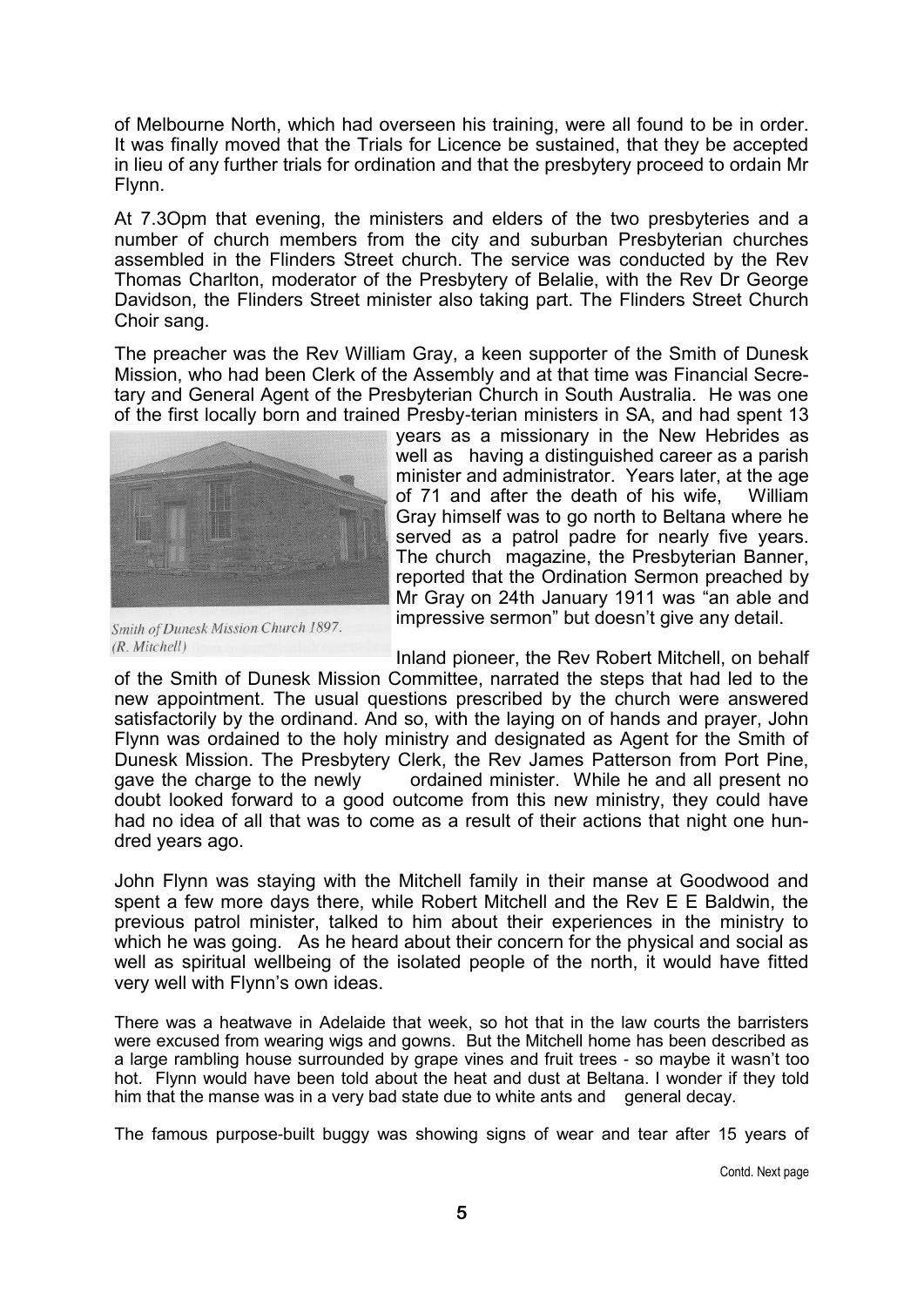## **Research Project : Mission Themes in the Post War Years**

In 2011 a volunteer research team is undertaking a study of the SA church at Mission in the post WW 2 years. This project will involve a number of people who were responsible for developing mission responses and were committed to pioneering forms of ministry.

The term, *Mission,* evokes different perspectives and interpretations and this study will focus on home mission policies and practices, particularly in establishing new congregations in Adelaide's growing suburban community from the 1950s. The population of suburban Adelaide almost doubled as families settled into new homes. In 1947 the population was just under 650,000 and by 1966 it was over 1 million, an increase of 450,000 in nearly 20 years.

The denominational church was also committed to overseas mission, Aboriginal missions, central missions and industrial mission. In addition, there were those major occasions when Alan Walker and Billy Graham came to Adelaide with their version of evangelical or revival missions. The first and second National Christian Youth Conventions also had an impact on the life of the church and there were several controversial episodes and contentious theological debates!

The sixties were a watershed time for the church as conventional patterns of church life declined and new ideas and experimental forms of ministry emerged. Now fifty years later, is there anything to learn from these fresh expressions of mission as we faces the challenge of today?

The project will set out to document the response of the denominations to this challenge and invite reflection on the lessons learnt. Personal stories, photographs and documentation from this era will be an important ingredient to this work. We have many members in our churches willing to share their experience and reflect on the policies and practices of our three former denominations.

The first stage of this project will involve determining goals and identifying existing sources and include basic dates and personalities, movements, churches and policies that shaped the era.

Dean Eland, project coordinator, would like to hear from those that have experiences to share and are able to provide documentation and comments. [djeland@bigpond.com](mailto:djeland@bigpond.com) Phone 8172 2133 mobile 0419 112 603

From previous page

**\_\_\_\_\_\_\_\_\_\_\_\_\_\_\_\_\_\_\_\_\_\_\_\_\_\_\_\_**

On Wednesday 1st February the Rev John Flynn, accompanied by Mr Baldwin, boarded the train bound for Beltana and Flynn of the Inland began his new ministry.

rough tracks; the harness needed to be replaced as it was no longer safe and one of the two horses was reaching the end of its useful life. Actually at that time the Smith of Dunesk Committee was (I quote) "considering the advisability of experimenting with a motor buggy, should finances prove sufficient." Sadly, finances were not sufficient and it was to be many years before they obtained the first motor car for Beltana.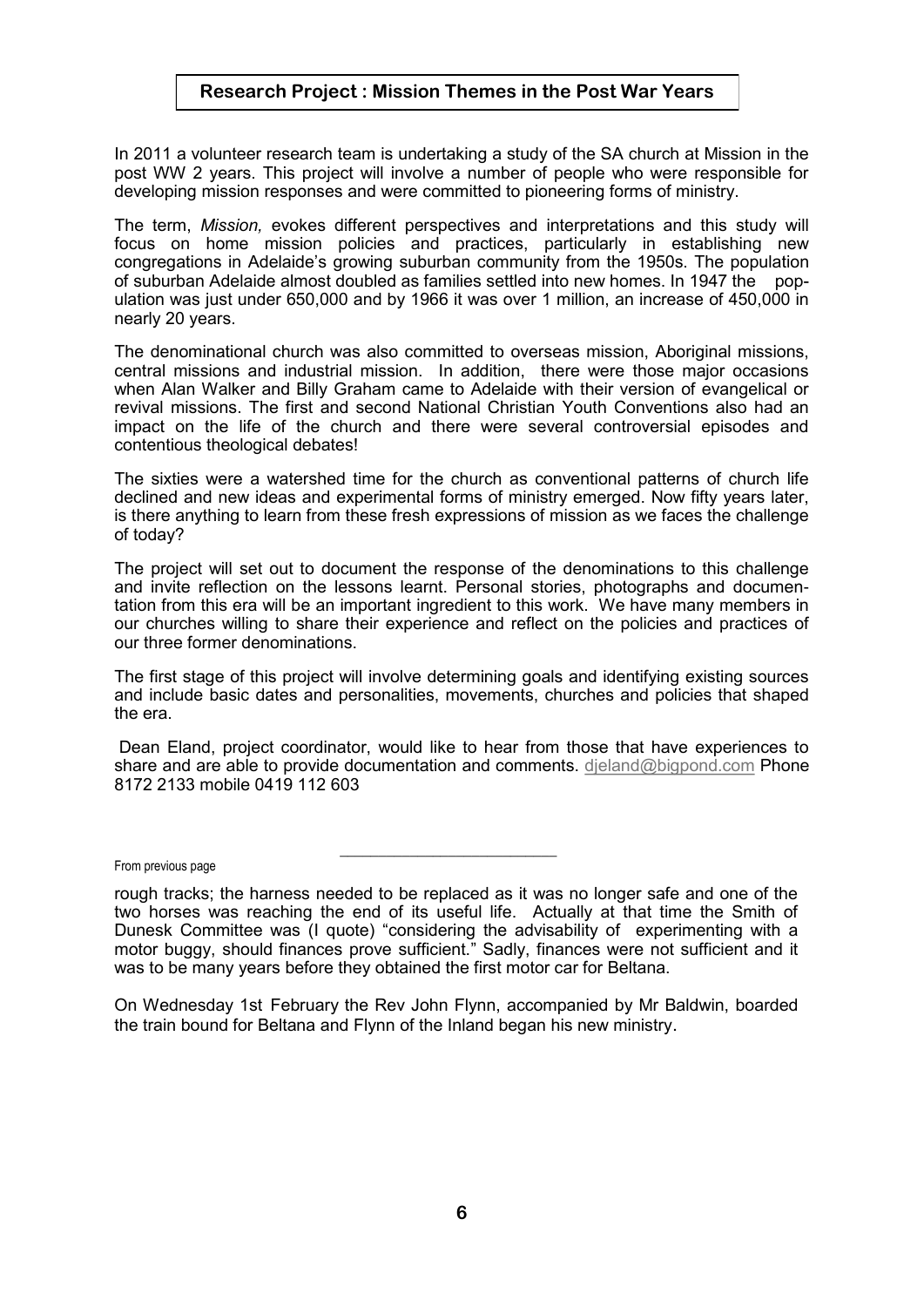## **RECOLLECTIONS OF "HOME MISSION" IN THE 50'S**

In March 1950, my family moved to the South East onto a block as part of the 'Pleasant Park" soldier settlement scheme. There were nine families in all, mostly with young children. The farms were very isolated with no power, phone, school or any kind of community centre. The nearest shops and services were in Mt Gambier, 28 kilometres away over unmade roads. In winter the road was just a track alongside swamps and gum trees and we were often bogged. In summer the track turned to sand and it sometimes took two hours to reach Mt Gambier.

My parents, Bob and Dora Beck, who had been active members of the Methodist church in Magill, made contact with Wesley Church in Mt Gambier where they met a number of lay members who suggested that the Home Mission Department could support monthly services on the settlement. It seemed somewhat of a miracle when Methodist Home Mission sent out a young minister (Rev Os Edwards was the first) along with an organist, folding portable organ and a suitcase of hymn books.

The initial service was held in our home, followed by lunch for all and later other families also took turns. My mother recalls preparing pasties, sponges and pavlovas in the wood stove in the hope of more fellowship after the service. I remember the excitement of dressing in best clothes, and the anticipation of the 'children's address', as we sometimes went weeks without contact with other families. The feelings of isolation which drew us together made people who would never have attended a service in normal circumstances, come along for moral support.

In April 1951, Rev. Gowan Armstrong was the probationer Methodist minister stationed at Mt Gambier, and allocated the task of conducting our monthly services. In May he broke his leg while playing football and arrived on crutches *[as shown on right]*. Recently, Gowan told me how he was reprimanded by the Adelaide Office who said he had been sent to preach the gospel, not play football! Sometimes in winter it was too wet to get through and once I recall the men having to go down the road and pull his van out of a bog before the service.

In the meantime my father with other parents had been pressuring the Education Department to pro- home, Lynwood Park, Mothers Day, 13th May, 1951. vide us with a school. In January 1952, a portable



Representatives of three families and the visiting minister, Rev Gowan Armstrong, on the front steps of the Beck

class room was erected on the road between the Settlement and Livingstone's Timber Mill, opening in February with 19 children and a teacher who had to board with each family for three months! From then, the monthly services with a Sunday school in the lunch shed, were held in the school building, sometimes staying for a shared meal and sport such as basketball in the afternoon. Gowan recalled in his diary his final service with us (and his first after ordination) in March 1952 with a congregation of thirty, "God blessed us all in every part of the worship".

These services in the classroom continued until the school closed in 1959. By then an allweather road into Mt Gambier had been built and the settlement families were making connections with a wider community. My family joined the Wesley Church which had provided the organists and moral support for our remote congregation during those nine years.

*Judy Eland*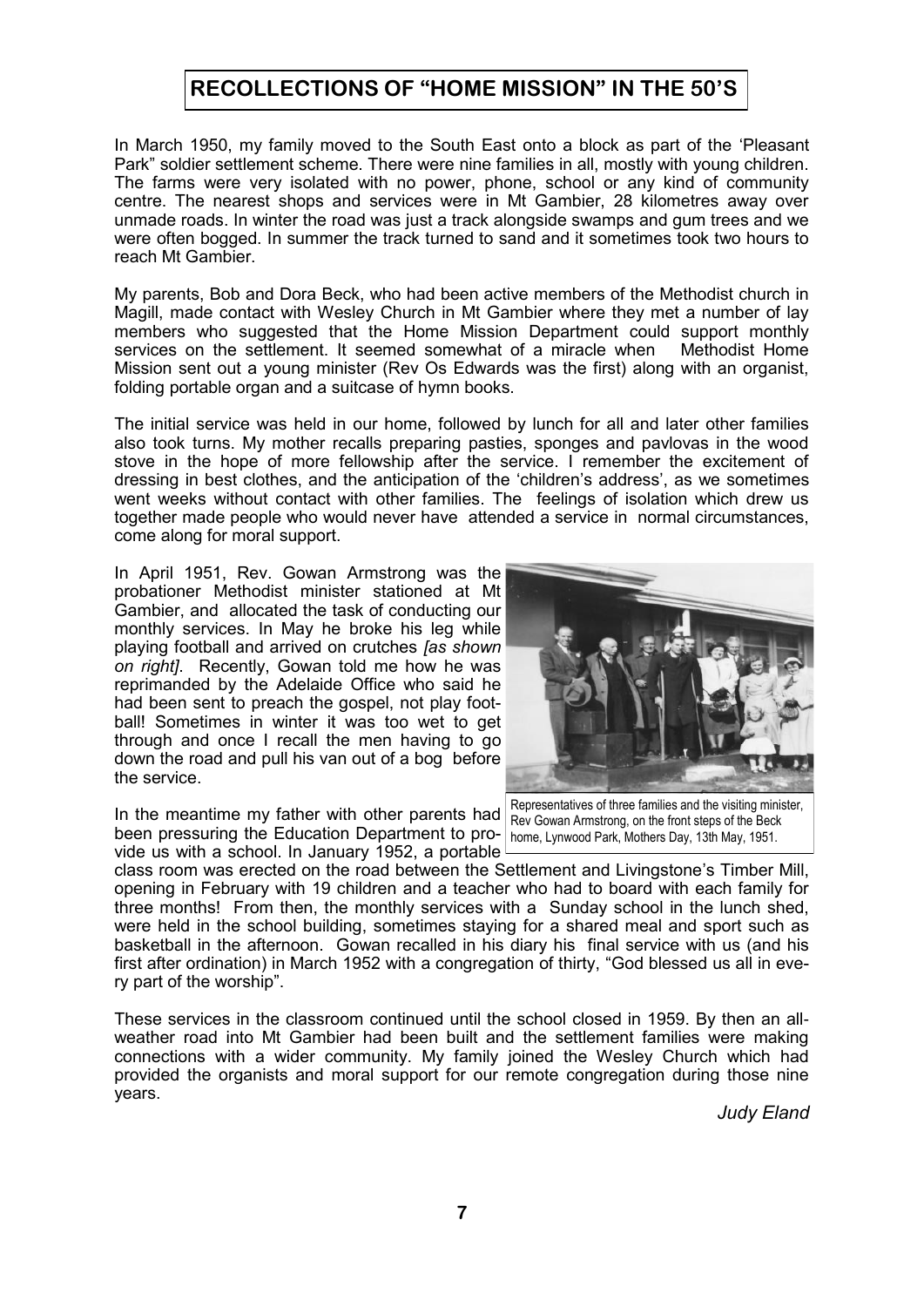## **Growing Team of Volunteers**



On Wednesday afternoon from 1.00 to 4.00 pm the Society's History Centre at 44a East Ave Black Forest has become a busy and often a crowded place. Over the past year the volunteer team has expanded and now an average of 10 volunteers are at work, cataloguing and securing the growing collection of documents and memorabilia. Val and Gaye are co-managers of the History Centre.

Val at the back desk helps direct the traffic, answers

the phone and responds to enquiries which come via email. The Society is able to assist those looking for information about families that migrated to South Australia and while there are some limitations we are often able to direct enquirers to other sources.

Gaye at the front desk welcomes those who call in asking for advice and with Val allocates work to volunteers.

As the society's secretary Jonathan is involved in the day to day management of the Society and in organising the annual program.

The Synod archivist, Jim, is responsible for receiving and sorting all documentation from churches. He has recently negotiated a new agreement with the State Library to ensure that minute books and registers are well secure and safety stored for future generations.

There are a number of ongoing projects that involve data bases for ready reference to information about congregations, ministers, lay leaders and the many church organisations and movements.

For two years Judith has been working on editing an index of ministers and lay people taken from Methodist newspapers from the 1880s. Judith is up to 1943 and references include date, page and source so that a ready access is possible to obituaries and other articles.

Several years ago Colin Watson began a database on Methodist ministers. Elizabeth continues to add information from conference minutes, scrapbooks and other diverse sources. Michael is reading through the extensive copies of the *Australian Christian Commonwealth, South Australian Methodist* and *New Times,* indexing items about local churches. This will assist the Centre when queries come about church foundations, anniversaries, etc.

Judy is sorting and filing the growing number of documents in a hard copy filing system that includes individual congregations in SA from the three former denominations and the Uniting Church. Jan is helping to name, date and file photos from personal and family donations as well as the *New Times* collection.

Glenys is working on the Way College collection. Way College (now Annesley College) was the Bible Christian training institution up to Methodist Union in 1900 and included theological, agricultural and general students. Built as an eye hospital in 1881 the building became Way College in 1892 and closed in May 1903, following the union of Methodist churches. It was reopened in January 1904 as the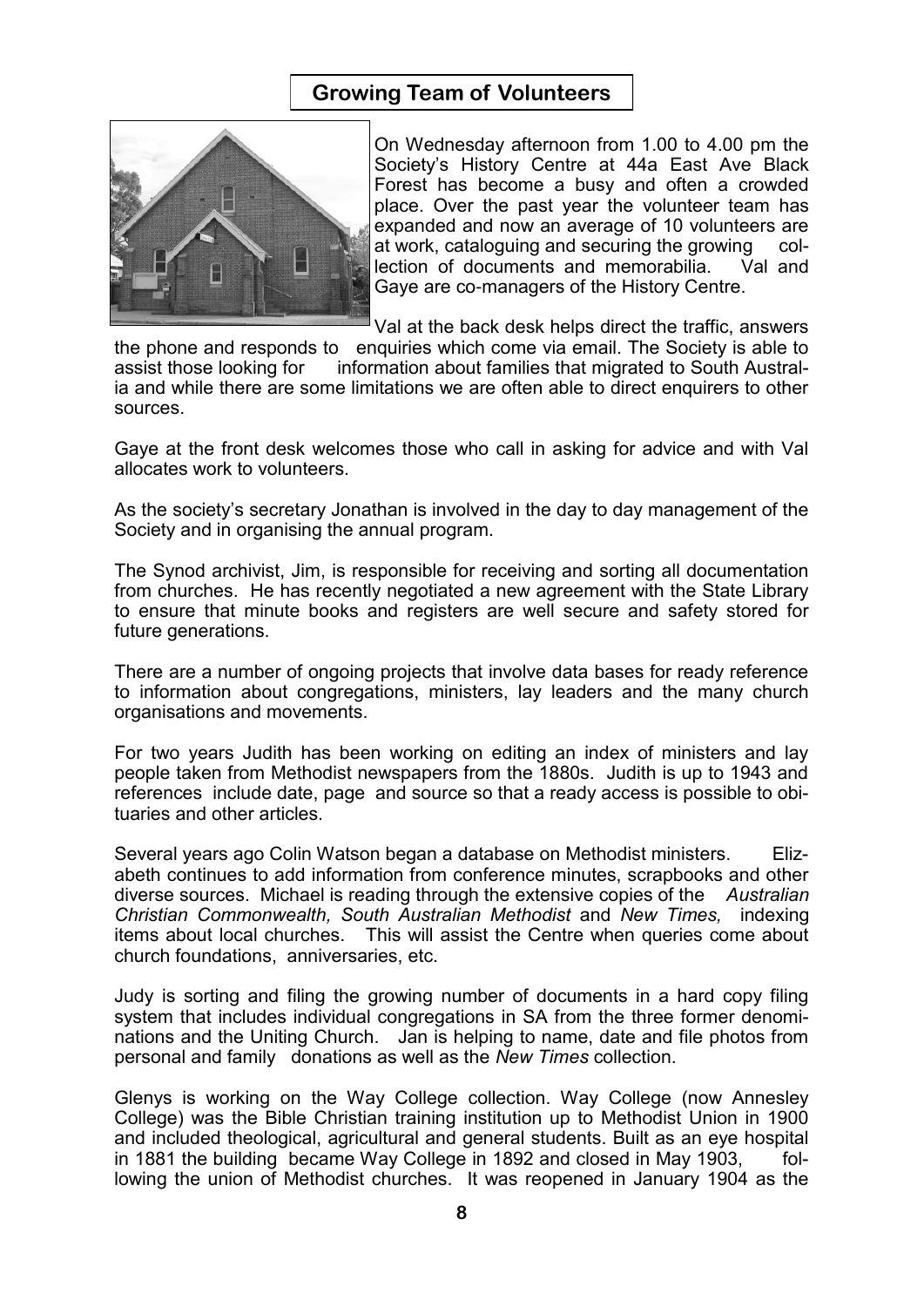Methodist Ladies College. The theological college moved to Brighton, to the home of the Principal, Dr W G Torr, known as 'Old Oxford'. The project will ensure that the documents and history of Way College and its successors are accessible and secure.

David H sorts the boxes and donations of items that are delivered to the centre. Items are added to sections of the centre including a growing library, photo collection and display area. David G, the handyman, fixes cupboards, hangs the growing collection of banners, pictures and portraits and ensures that the property is maintained.

Colin and Dean are working on a research project on concepts and practices of *Mission* in SA in the post WW2 years.

Others that call in from time to time have other tasks and as the collection grows the management team is planning ahead to ensure that display and meeting space is adequate for the long term. We have room for more volunteers and would like to hear from you. As the work of the centre becomes known and enquiries increase, we are now giving consideration opening on another day of the week. Phone 8297 8472 or e mail to ucahist@chariot.net.au

\_\_\_\_\_\_\_\_\_\_\_\_\_\_\_\_\_\_

The web site is ttp://www.historicalsociety.unitingchurch.org.au/

**NOTES AND NEWS**

The **Spicer Cottages Trust** celebrated the gift of Mabel Michell (1903-2000) at Athelstone on January 16<sup>th</sup>. Mabel was a member of the Maylands church for many years and her legacy to the Uniting Church provides low cost accommodation for the families of ministers.

This year **Rosefield Church** will be celebrating 100 years of worship and service. E mail [admin@rosefield.org.au](mailto:admin@rosefield.org.au) or phone 8271 9528 for further information.

**Yeelanna** UC, centrally located on Lower Eyre Peninsula is also celebrating 100 years at a centenary service on March 20 $<sup>th</sup>$ . Enquiries to David Pearson 8676</sup> 8071.

The annual gathering of **retired ministers** will be held at Nunyara on Tuesday March  $15<sup>th</sup>$ .

The UCA Historical Society is continuing the annual **grants program** in 2011. Deadline for applications is March  $31<sup>st</sup>$  and, as in past years, grants will average \$500. Grants are available to meet the cost of anniversary celebrations, associated publications and telling the story of congregations and organisations.  $E$  mail [ucahist@chariot.net.au](mailto:ucahist@chariot.net.au) or phone the centre on Wednesday afternoon at 8297 8472 for further details.